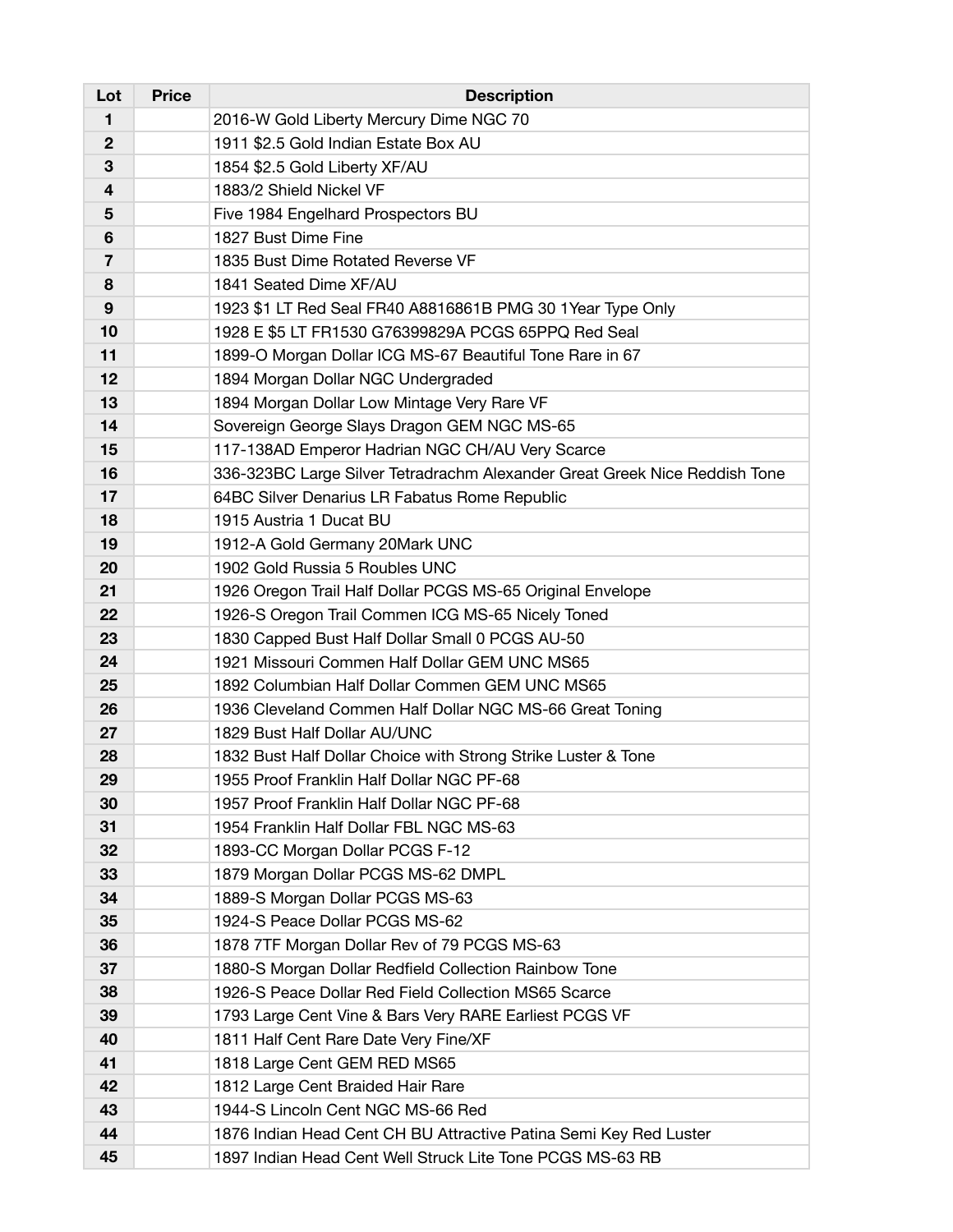| Lot | <b>Price</b> | <b>Description</b>                                                       |
|-----|--------------|--------------------------------------------------------------------------|
| 46  |              | 1845 Large Cent VF30                                                     |
| 47  |              | 1851 Large Cent XF45                                                     |
| 48  |              | 1835 Bust Quarter VF                                                     |
| 49  |              | 1857 & 58 Flying Eagle Cents                                             |
| 50  |              | 1864 & 54 Indian Head Cents Good                                         |
| 51  |              | 1866 Indian Head Cent Tough Date                                         |
| 52  |              | 1880 & 82 Indian Head Cent XF                                            |
| 53  |              | 1889 Indian Head Cent AU                                                 |
| 54  |              | 1899 Indian Head Cent BU Red & Brown                                     |
| 55  |              | 1853 Large Cent                                                          |
| 56  |              | 1935-D Washington Quarter PCGS MS-64                                     |
| 57  |              | 1875-S Twenty Cent Piece VG                                              |
| 58  |              | 1895-O & 96-O Barber Quarters Tough O Dates                              |
| 59  |              | 1898-O & 01-O Barber Quarters Tough O Dates                              |
| 60  |              | 1904-O & 05-O Barber Quarters Tough O Dates                              |
| 61  |              | 1950-S Washington Quarter PCGS MS-66                                     |
| 62  |              | 1953-S Washington Quarter MS66 Better Date                               |
| 63  |              | 1909-O Barber Quarter Good                                               |
| 64  |              | 1909 \$2.5 Gold Indian AU                                                |
| 65  |              | 1910 \$2.5 Gold Indian AU                                                |
| 66  |              | 1914-D \$2.5 Gold Indian EF/AU                                           |
| 67  |              | 1925-D \$2.5 Gold Indian AU                                              |
| 68  |              | 1907 \$2.5 Gold Liberty                                                  |
| 69  |              | 1926 \$2.5 Gold Sesquicentennial BU                                      |
| 70  |              | 1921-S Walking Half Dollar Fine                                          |
| 71  |              | 1858-O Seated Half Dollar VF/XF                                          |
| 72  |              | 1934 Texas Commen Half Dollar PCGS MS-64                                 |
| 73  |              | 1955 US Proof Set Cameo                                                  |
| 74  |              | 1953 US Proof Set Nice                                                   |
| 75  |              | 1954 US Proof Original Set with Packing & Box                            |
| 76  |              | 1954 US Proof Set White Capital Plastic Holder                           |
| 77  |              | 10 P&D Year Sets in Plastic Holders                                      |
| 78  |              | 8 Sliver Proof Sets Original Packages                                    |
| 79  |              | 1959-63 US Proof US Sets                                                 |
| 80  |              | 1957, 58 & 59 US Proof Sets Cameo                                        |
| 81  |              | 1962 Silver US Proof Set                                                 |
| 82  |              | 1964 Silver US Proof Set                                                 |
| 83  |              | 20oz .999 Silver in Custom Pamp Box like new                             |
| 84  |              | 10oz Silver Bar National Refining Systems Old Bar                        |
| 85  |              | 1987 Snow White 5oz .999 Silver Cameo Proof Edition                      |
| 86  |              | 3.5 CT Natural Mined Emerald with EGL Certificate DA-131 Excellent Color |
| 87  |              | 1942-D Walking Half Dollar NGC MS-65 Nevada Silver Collection            |
| 88  |              | 1812 Bust Half Dollar XF Beautiful Grey Patina                           |
| 89  |              | 1817 Bust Half Dollar XF                                                 |
| 90  |              | 1834 Bust Half Dollar CH/AU BU Beautifully Toned                         |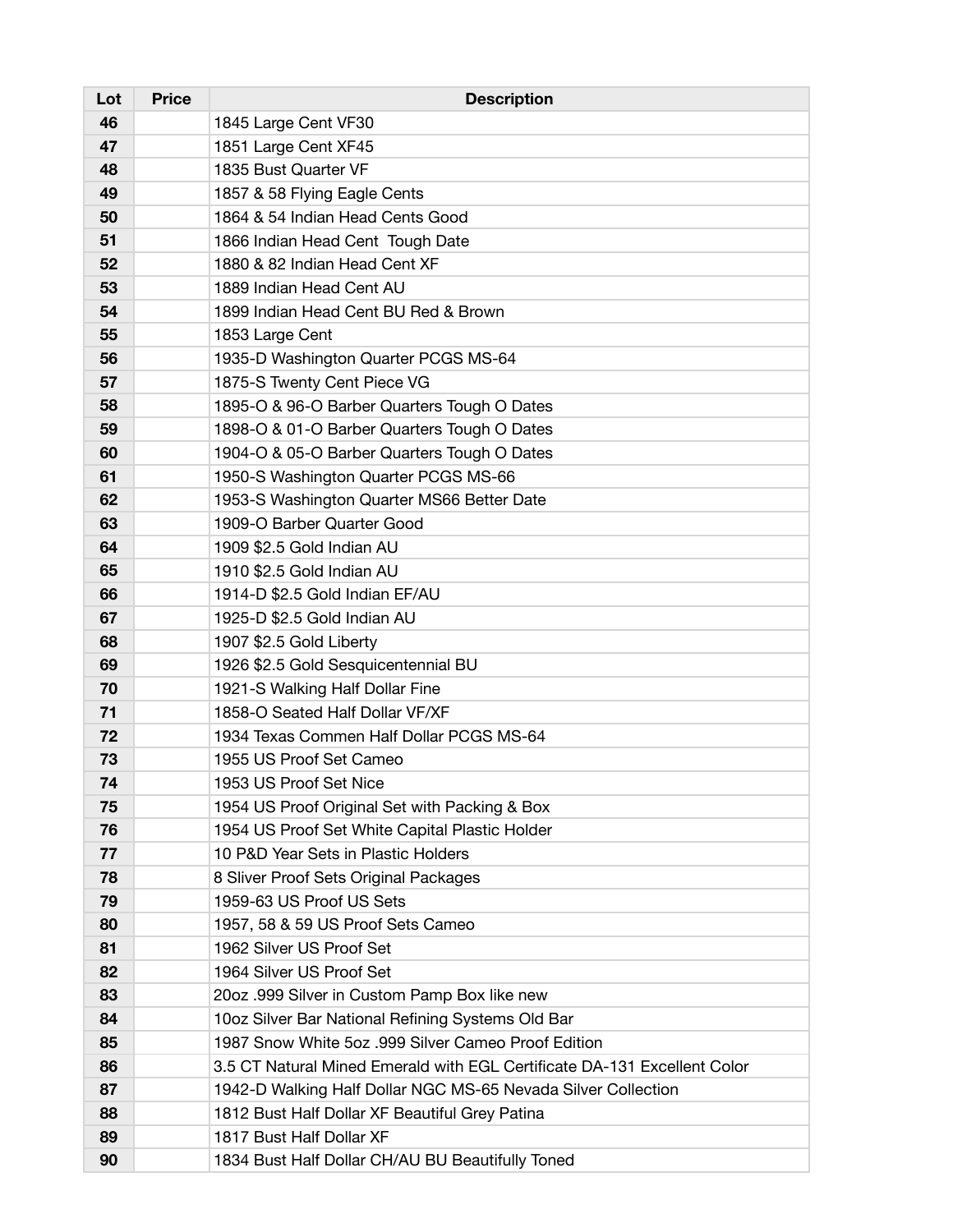| Lot | <b>Price</b> | <b>Description</b>                                                     |
|-----|--------------|------------------------------------------------------------------------|
| 91  |              | 1824/O Bust Half Dollar VF/XF Overdate                                 |
| 92  |              | 1827 Bust Half Dollar XF45 R-4 Rarity                                  |
| 93  |              | 1830 Bust Half Dollar Small O XF                                       |
| 94  |              | 1832 Bust Half Dollar Small Letters VF/XF                              |
| 95  |              | 1873 Seated Half Dollar with Arrows VG Plus                            |
| 96  |              | 1858-O Seated Half Dollar GEM BU                                       |
| 97  |              | 1884-CC \$20 Gold Liberty UNC                                          |
| 98  |              | 1847-O \$10 Gold Liberty AU                                            |
| 99  |              | 1879 \$10 Gold Liberty with Antique Bracelet                           |
| 100 |              | 1894 \$10 Gold Liberty NGC MS-61                                       |
| 101 |              | 1901 \$10.00 Gold Liberty NGC MS-63                                    |
| 102 |              | 1915 Austria 4 Ducat BU .4438 ounces                                   |
| 103 |              | 1911 \$5 Gold Indian PCGS MS-62                                        |
| 104 |              | 1909 \$5 Gold Indian PCGS MS-62 Really Nice                            |
| 105 |              | S-681 50 Cent MPC C00570411 CSubmarine PMG 66PPQ Scarce                |
| 106 |              | 1928B \$10 FRN FR2002 J07160232A Redeemable in Gold CH/CU Nice         |
| 107 |              | 1902 \$5 National Bank Cleveland OH First National PCGS 63 CH NEW      |
| 108 |              | 1907 \$10 Gold Certificate FR1172 E39783564 CGA68 Star Beautiful Piece |
| 109 |              | 1929 \$5 National Currency National City Bank of Cleveland Ohio        |
| 110 |              | 1935H \$1 SC FR1618 Star 2041871G Star Note PCGS 63PPQ                 |
| 111 |              | 1922 Large Size Gold Certificate George Washington Fine/VF             |
| 112 |              | 1929 \$10 NC CH13044 B164538A BOA NB San Francisco CA Very Nice        |
| 113 |              | 1864 \$20 CSA T67 2825 9 CH/CU Attractive                              |
| 114 |              | 1864 \$50 CSA T66 6813 CH/CU Exceptional Example                       |
| 115 |              | 1861 \$2 1146 Civil Usage Fully Issued Raleigh NC PCGS 63 Low Serial # |
| 116 |              | 18 US Red Notes 15 \$5 & 3 \$2 Total Lot 18 Pieces                     |
| 117 |              | 100 Plus Small Size Currency \$100 Mixed Notes                         |
| 118 |              | 1863 CWT Army & Navy CH/BU                                             |
| 119 |              | 1863 CWC L Lasur GEM BU PL Attractive Tone Cincinnati Ohio             |
| 120 |              | <b>CWT Patriotic SEGS Slabbed XF</b>                                   |
| 121 |              | CWT Anti-Slavery No Slogan Slavery Scarce                              |
| 122 |              | CWT Thomas White NY CH/UNC Red/Brown                                   |
| 123 |              | CWT Stag Head Popular Motif AU Plus                                    |
| 124 |              | CWT George Washington Bust XF                                          |
| 125 |              | <b>CWT George McCellan Bust UNC</b>                                    |
| 126 |              | Hard Times Token Merchant Exchange NY Fine                             |
| 127 |              | Hard Times Token Millions for Defense XF                               |
| 128 |              | Hard Times Token Attleboro MA VF Plus                                  |
| 129 |              | Hard Times Token Chatham Square The Boot NY VF                         |
| 130 |              | 1863 CWT Civil War Token VF                                            |
| 131 |              | 1952-S Franklin Half Dollar PCGS MS-63                                 |
| 132 |              | 1960 Proof Franklin Half Dollar PCGS PF-67                             |
| 133 |              | 1955 Franklin Half Dollar FBL PCGS MS-64                               |
| 134 |              | 1962 Proof Franklin Half Dollar NGC PF-67                              |
| 135 |              | 1948-D Franklin Half Dollar FBL PCGS MS-64                             |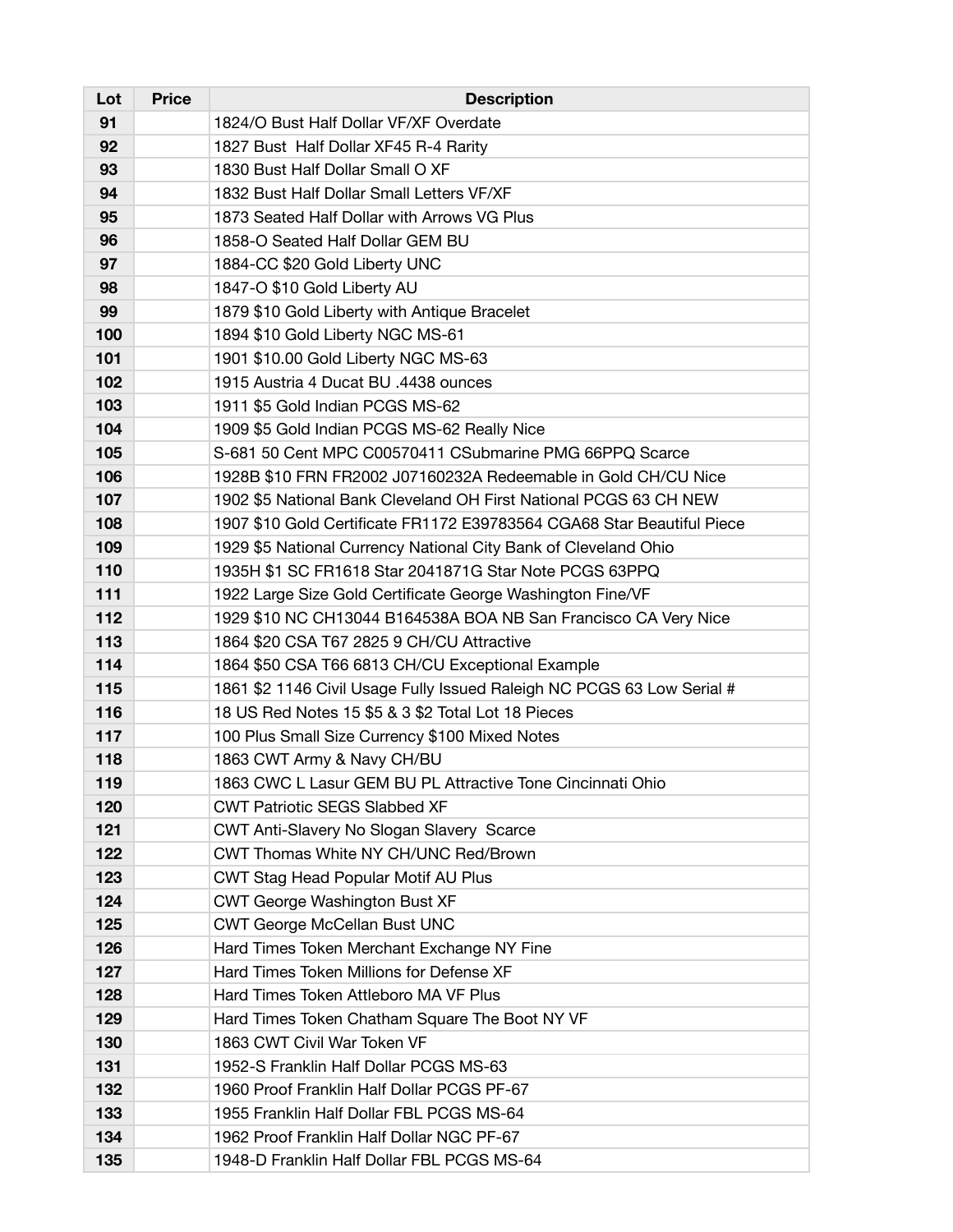| Lot | <b>Price</b> | <b>Description</b>                                                      |
|-----|--------------|-------------------------------------------------------------------------|
| 136 |              | 1953-D Franklin Half Dollar FBL NGC MS-64                               |
| 137 |              | 1963 Proof Franklin Half Dollar PCGS PF-66 OGH                          |
| 138 |              | 1954-D Franklin Half Dollar FBL NGC MS-63                               |
| 139 |              | 1956 Franklin Half Dollar FBL NGC MS-63                                 |
| 140 |              | 209-212AD Silver Denarius Emperor Geta Exceptional Specimen             |
| 141 |              | 500-400BC Silver Half Obol Macedonia Very Scace                         |
| 142 |              | 5th Century BC Silver Drachm Apollonia Pontika Greek Excellent Protrait |
| 143 |              | 224-651AD Silver Drachm Sasanian Empire Scarce                          |
| 144 |              | 1938A Silver 2Marks Nazi Germany                                        |
| 145 |              | 1917 Silver 3Pence Australia Scarce Early Date                          |
| 146 |              | 480-450BC Silver Obol Kyikos Greek Wild Boar Forepart Tone Scarce       |
| 147 |              | 1943 Ecuador 5 Sucre Silver                                             |
| 148 |              | 1896 1 Rouble Silver                                                    |
| 149 |              | 1897 1 Rouble Silver                                                    |
| 150 |              | 1968 Mexico 25 Peso Silver                                              |
| 151 |              | 1964 Bermuda 1 Crown Silver                                             |
| 152 |              | 1965 Canada \$1 Silver                                                  |
| 153 |              | 1934-D 5 Reichsmark Silver                                              |
| 154 |              | 1876 Trade Dollar GEM MS65                                              |
| 155 |              | 1892-S Morgan Dollar AU                                                 |
| 156 |              | 1893-S Morgan Dollar PCGS Good 6 Hardest One, Don't Miss It             |
| 157 |              | 1895-S Morgan Dollar ANACS Fine 15 Old Holder Very Nice 95-S            |
| 158 |              | 1891-CC Morgan Dollar Top VAM 100 Spitting Eagle MS63                   |
| 159 |              | 1889-CC Morgan Dollar Fine Plus Tough Date                              |
| 160 |              | 1890-CC Morgan Dollar PCGS AU-53                                        |
| 161 |              | 1878-CC Morgan Dollar PCGS MS-63                                        |
| 162 |              | 1900 O/CC Morgan Dollar PCGS MS-64                                      |
| 163 |              | 1881-CC Morgan Dollar VG                                                |
| 164 |              | 1889-CC Morgan Dollar VF                                                |
| 165 |              | 1893-CC Morgan Dollar Rare Date VF                                      |
| 166 |              | 1924-S Peace Dollar Very CH/BU Better Date Rainbow Toning NICE          |
| 167 |              | 1921 Morgan Dollar PCGS MS-65 Nicely Toned                              |
| 168 |              | 1900 General Washington & Lafayette Dollar GEM Rare MS65                |
| 169 |              | 1880-O Morgan Dollar GEM UNC MS65                                       |
| 170 |              | 1878-S Morgan Dollar GEM Deep Mirror Proof Like DMPL                    |
| 171 |              | 1897-O Morgan Dollar Rare Date UNC                                      |
| 172 |              | 1903-S Morgan Dollar PCGS VF-35                                         |
| 173 |              | 1887-S Morgan Dollar PCGS MS-63 OGH                                     |
| 174 |              | 1925-S Peace Dollar PCGS MS-63                                          |
| 175 |              | 1882-S Morgan Dollar NGC MS-66                                          |
| 176 |              | 1902 Morgan Dollar PCGS MS-64                                           |
| 177 |              | 1926 Peace Dollar PCGS MS-64                                            |
| 178 |              | 1927 Peace Dollar PCGS MS-62                                            |
| 179 |              | 1861 \$5 Gold Liberty Civil War Era UNC                                 |
| 180 |              | 1903 \$5.00 Gold Liberty UNC Plus                                       |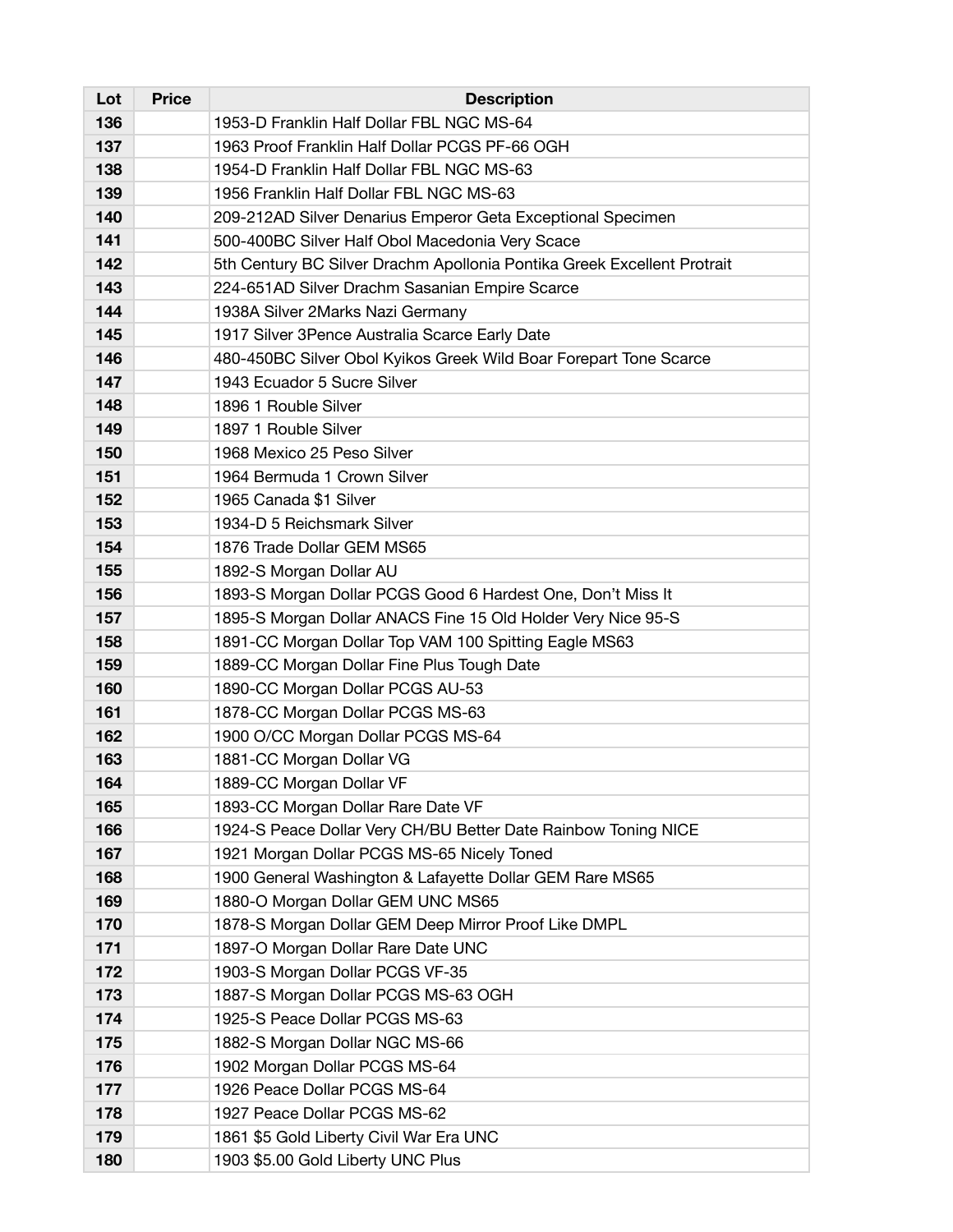| Lot | <b>Price</b> | <b>Description</b>                                                       |
|-----|--------------|--------------------------------------------------------------------------|
| 181 |              | 1900 \$5.00 Gold Liberty UNC                                             |
| 182 |              | 1901-S \$5 Gold Liberty NGC MS-62                                        |
| 183 |              | 1878-S \$2.5 Gold Liberty PCGS XF-45 Tougher Date                        |
| 184 |              | 1902 \$2.5 Gold Liberty NGC MS-61                                        |
| 185 |              | 1905 \$2.5 Gold Liberty PCGS MS-62                                       |
| 186 |              | 1912 \$2.5 Gold Indian MS62/63 Scarcer Date                              |
| 187 |              | 1925-D \$2.5 Gold Indian PCGS MS-63                                      |
| 188 |              | 1902 \$5.00 Gold Liberty                                                 |
| 189 |              | 1909-D \$5 Gold Indian Head Capital Plastic Holder                       |
| 190 |              | 1889-O Morgan Dollar UNC                                                 |
| 191 |              | 1899-S Morgan Dollar AU/UNC                                              |
| 192 |              | 1884-O Morgan Dollar GSA NGC MS-63                                       |
| 193 |              | 1892-S Morgan Dollar Fine Tough Date                                     |
| 194 |              | 1894-O Morgan Dollar Fine Tough Date                                     |
| 195 |              | 1896-S Morgan Dollar Fine Tough Date                                     |
| 196 |              | 1887 Morgan Dollar PCGS MS-65                                            |
| 197 |              | 1925 Peace Dollar ICG MS-63 Tougher Date                                 |
| 198 |              | 1924 Peace Dollar ICG MS-64 Blaze                                        |
| 199 |              | 1923 Peace Dollar ICG MS-64 Beauty                                       |
| 200 |              | 1890-S Morgan Dollar PCGS MS-63                                          |
| 201 |              | 1935 Peace PCGS MS-62                                                    |
| 202 |              | 1923 Peace Dollar PCGS MS-64 OGH                                         |
| 203 |              | 1925 Peace Dollar NGC MS-65                                              |
| 204 |              | 1935 Peace Dollar NGC MS-63                                              |
| 205 |              | 1888 Morgan Dollar PCGS MS-64                                            |
| 206 |              | 1922-D Peace Dollar PCGS MS-63                                           |
| 207 |              | 1904-O Morgan Dollar NGC MS-64                                           |
| 208 |              | 1886 Morgan Dollar NGC MS-64                                             |
| 209 |              | 1884-O Morgan Dollar PCGS MS-64                                          |
| 210 |              | 1885-O Morgan Dollar NGC MS-64                                           |
| 211 |              | 1888-S Morgan Dollar PCGS MS-62                                          |
| 212 |              | 1896 Morgan Dollar NGC MS-63                                             |
| 213 |              | 1923 Peace Dollar PCGS MS-64                                             |
| 214 |              | 1921 Morgan Dollar PCGS MS-62                                            |
| 215 |              | 1921 Morgan Dollar PCS UNC                                               |
| 216 |              | 1880-S Morgan Dollar PCGS MS-66                                          |
| 217 |              | 1881-S Morgan Dollar PCGS MS-65                                          |
| 218 |              | 1881-S Morgan Dollar NGC MS-65                                           |
| 219 |              | 1880-S Morgan Dollar NGC MS-65                                           |
| 220 |              | 1910 \$2.5 Gold Indian VF/XF                                             |
| 221 |              | 1849 \$1.00 Gold Liberty AU                                              |
| 222 |              | 2008 \$5 Gold Eagle 1/10th Ounce UNC                                     |
| 223 |              | 1848 California Gold Rush Quarter Proof                                  |
| 224 |              | 1890L Silver 1 Markka Finland Issued Under Russian Occupation CH BU Tone |
| 225 |              | 1900 Silver 5 Cent Straits Settlements NNC MS-64 Very Scarce Country     |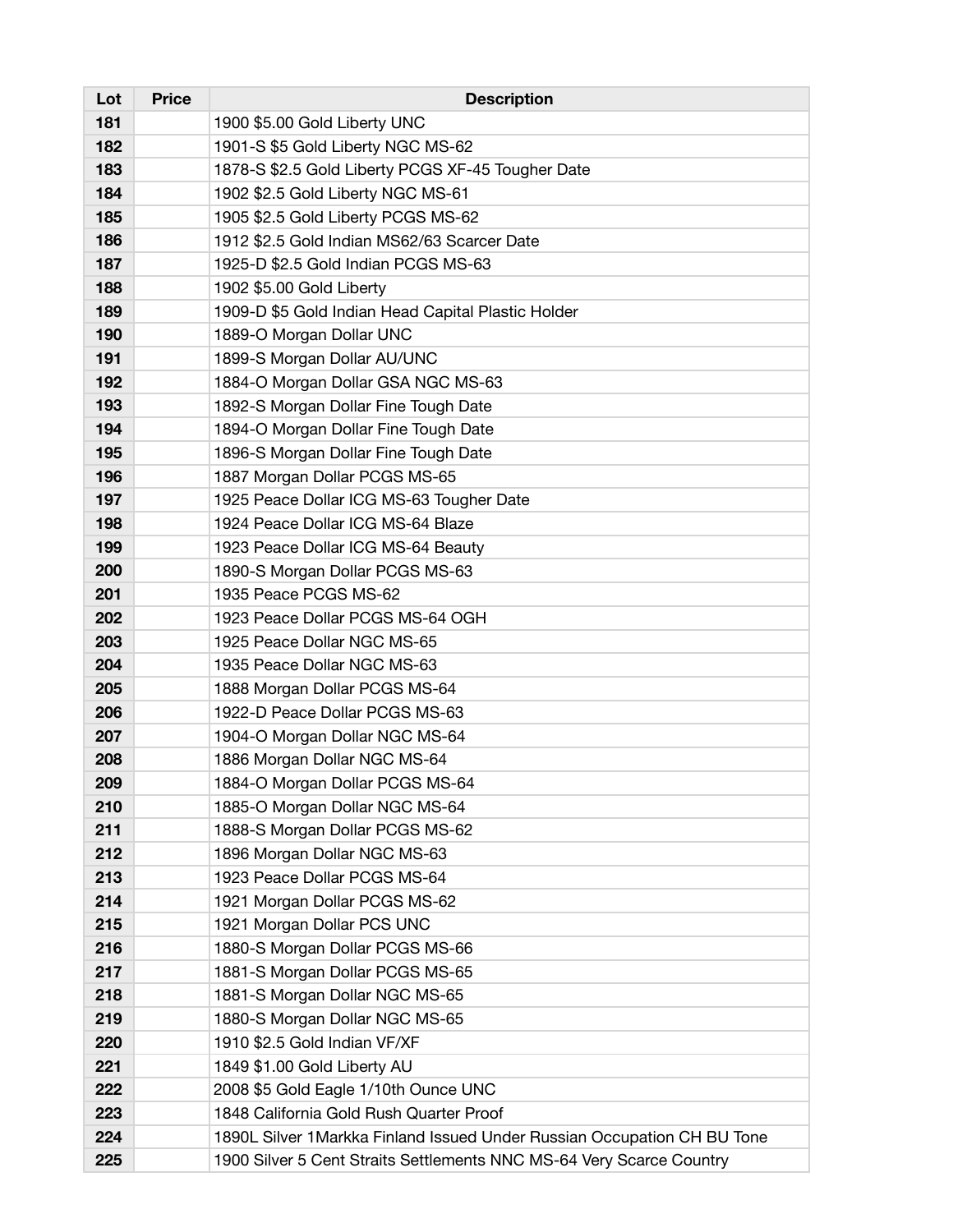| Lot | <b>Price</b> | <b>Description</b>                                               |
|-----|--------------|------------------------------------------------------------------|
| 226 |              | 1886 Silver 5 Cent Canada PCGS AU-53 Gold Shield Better Date     |
| 227 |              | 1921 5 Cent Mexico NNC 63 BR                                     |
| 228 |              | 1885 8Reales AU                                                  |
| 229 |              | Silver Foreign Coins 32 Different over 6 oz VG-AU look here      |
| 230 |              | 1876A Silver 1Mark German Empire Tone Attractive                 |
| 231 |              | 1676 Silver 3Kreuzer Holy Roman Empire As Struck                 |
| 232 |              | 1903 Silver 25 Cent Canada ICGS XF20 Better Date                 |
| 233 |              | 1904 Silver 15Kopek Czarist Russia Pre-USSR Scarce               |
| 234 |              | 1934H Silver 2Marks Nazi Germany Commen Potsdam Celebration Tone |
| 235 |              | 1770 Russia Large Heavy Copper XF Well Struck 5 Kopek            |
| 236 |              | 1882-H-1920 Canadian Large Cent VF-XF                            |
| 237 |              | 1937-38-39 Germany Nazi Bronze Foreign Coins                     |
| 238 |              | 1940-1943 4 Germany Nazi Zine WWII 4 Coins                       |
| 239 |              | 1937 Germany Nazi 2Marks Silver coin                             |
| 240 |              | 1935-A 5 Reichsmark Silver                                       |
| 241 |              | 1915 Cuba 40 Centavos                                            |
| 242 |              | 1947 Panama Half Balboa                                          |
| 243 |              | 1953 Panama Half Balboa                                          |
| 244 |              | 1947 Panama Half Balboa                                          |
| 245 |              | 1883-O Morgan Dollar GEM BU                                      |
| 246 |              | 1886 Morgan Dollar CH BU                                         |
| 247 |              | 1887 Morgan Dollar GEM BU                                        |
| 248 |              | 1888 Morgan Dollar CH BU                                         |
| 249 |              | 1889 Morgan Dollar MS64                                          |
| 250 |              | 1922-23-24 Peace Dollars CH BU 3 coins                           |
| 251 |              | 1925-26-27 Peace Dollars CH/AU-CH/BU                             |
| 252 |              | 3 Peace Dollars 1923, 24 & 25 BU                                 |
| 253 |              | 1878-S Morgan Dollar UNC                                         |
| 254 |              | 1897-S Morgan Dollar UNC                                         |
| 255 |              | 1882-O/S Morgan Dollar OVER Date AU                              |
| 256 |              | 1878 7/8TF Morgan Dollar AU                                      |
| 257 |              | 1880-O Morgan Dollar AU                                          |
| 258 |              | 1897 Morgan Dollar Proof Like                                    |
| 259 |              | 1882-O Morgan Dollar O/O Repunched Mint Mark Error AU            |
| 260 |              | 1890 Morgan Dollar UNC                                           |
| 261 |              | 1896-O Morgan Dollar AU                                          |
| 262 |              | 1934-S Peace Dollar XF                                           |
| 263 |              | 1897-S Morgan Dollar UNC                                         |
| 264 |              | 40 90% Silver Washington Quarters                                |
| 265 |              | 43 Walking Liberty Half Dollar Partial Set                       |
| 266 |              | 70 Silver Washington Quarters 90% Silver                         |
| 267 |              | Roll of 10 Morgan Dollars Mixed Dates Good/XF                    |
| 268 |              | Roll of 20 Barber Halve Dollars Mixed Dates 90% Silver           |
| 269 |              | 1990-S Proof 40 Coins 90% Quarters Cameo                         |
| 270 |              | 1916-30's Silver 90% Standing Quarters                           |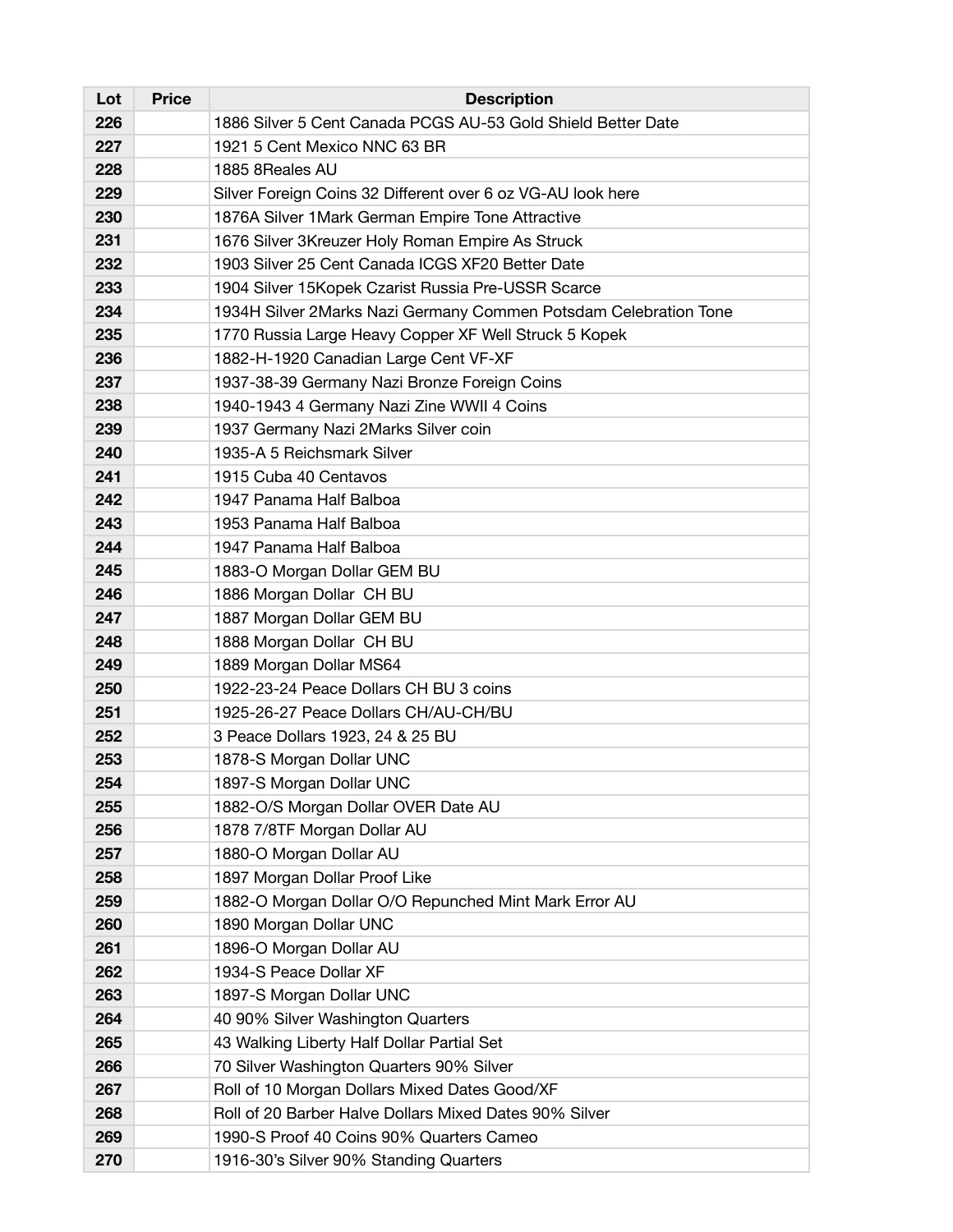| Lot | <b>Price</b> | <b>Description</b>                                                  |
|-----|--------------|---------------------------------------------------------------------|
| 271 |              | 1956 Original Roll of Silver 90% Quarters                           |
| 272 |              | 1916-30' 90% Silver Standing Quarters                               |
| 273 |              | 100 Eisenhower US Dollars Mixed Dates Fine UNC                      |
| 274 |              | Roll of 90% Silver Roosevelt Dimes                                  |
| 275 |              | Roll of Dated Buffalo Nickels All in the 1920's                     |
| 276 |              | 1940-64 90% Silver Roosevelt Dimes                                  |
| 277 |              | Roll of Full Date Buffalo Nickels 40 pieces                         |
| 278 |              | 200 90% Silver Mercury Dimes                                        |
| 279 |              | 63 Silver 90% Standing Liberty Quarters No Date                     |
| 280 |              | Mixed lot 90% \$9.65 Face Value incl 3 Peace 1 Morgan & More coins  |
| 281 |              | 70 90% Silver Dimes 40-Mercury & 30 Roosevelt                       |
| 282 |              | 8 90% Silver Kennedy Half Dollars AU-UNC                            |
| 283 |              | 22 90% Silver Washington Quarters \$5.50 Face                       |
| 284 |              | 4 Silver Rounds .999 4 ounces                                       |
| 285 |              | 3 Silver Rounds & 1 Silver Bar .999 4 ounces                        |
| 286 |              | 8 40% Silver Kennedy Half Dollars                                   |
| 287 |              | 29 Buffalo Nickels Good-Fine                                        |
| 288 |              | 1954 Proof Franklin Half Dollar NGC PR-66                           |
| 289 |              | 1949 Franklin Half Dollar FBL NGC MS-65                             |
| 290 |              | 1958-D Franklin Half Dollar FBL PCGS MS-65                          |
| 291 |              | 1953 Franklin Half Dollar PCGS MS-65                                |
| 292 |              | 1949-D Franklin Half Dollar FBL NGC MS-64                           |
| 293 |              | 1962 Franklin Half Dollar FBL PCGS MS-64                            |
| 294 |              | 1941-D Walking Half Dollar NGC MS-65                                |
| 295 |              | 1942 Walking Half Dollar PCGS MS-64                                 |
| 296 |              | 2015-S Proof Kennedy Half Dollar ANACS PR-70                        |
| 297 |              | 1954-S Franklin Half Dollar PCGS MS-64                              |
| 298 |              | 1963 Franklin Half Dollar NGC MS-64                                 |
| 299 |              | 1959 Proof Franklin Half Dollar PCGS PR-63                          |
| 300 |              | 1962-D Franklin Half Dollar NGC MS-62                               |
| 301 |              | 1938-D Walking Half Dollar Fine                                     |
| 302 |              | 1961 Proof Franklin Half Dollar                                     |
| 303 |              | 1962 Proof Franklin Half Dollar                                     |
| 304 |              | 1928-S Walking Half Dollar XF                                       |
| 305 |              | 1925 Stone Mountain Commen Half Dollar AU                           |
| 306 |              | 1893 Columbia Commen Half Dollar UNC                                |
| 307 |              | 2000 American Silver Dollar Hologram 1oz                            |
| 308 |              | 1999 American Silver Eagle 1 Ounce Painted US Flag Colors           |
| 309 |              | 2000 1 Ounce of Silver Round Republic of Liberia 20 dollars Painted |
| 310 |              | 2012-W American Silver Eagle PCGS MS-70                             |
| 311 |              | 2011-S American Silver Eagle NGC MS-69                              |
| 312 |              | 2002 1 Ounce Silver Round Buffalo                                   |
| 313 |              | 1973-S Eisenhower 40% Silver Proof                                  |
| 314 |              | 1921 Silver Morgan Dollar UNC Colorized                             |
| 315 |              | 3-1964 Kennedy 90% Silver Half Dollars UNC BU                       |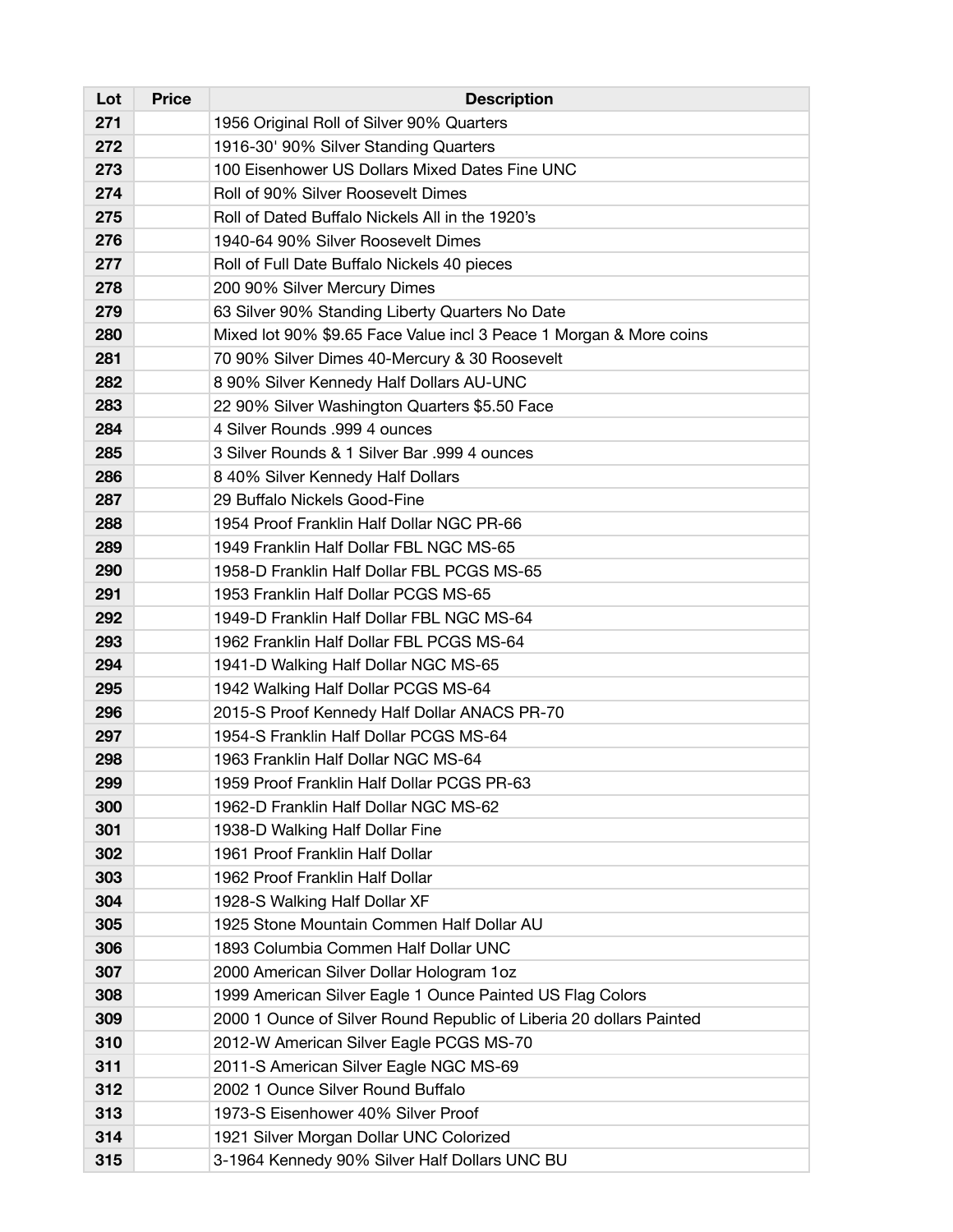| Lot | <b>Price</b> | <b>Description</b>                                                   |
|-----|--------------|----------------------------------------------------------------------|
| 316 |              | One Ounce Silver Statue of Liberty Round                             |
| 317 |              | 1970's 22.83 Sterling Silver Bar Impress 10,000 Grains Franklin Mint |
| 318 |              | Kennedy Silver Dollar Rare 75,000 mintage Matte Half Dollar          |
| 319 |              | 10 Troy Ounces Silver Bar American Flag Old Glory                    |
| 320 |              | 2019-S Apollo 11 50th PCGS PR-70 Set First Strike Proof Cameo        |
| 321 |              | 2000-D Sacagawea Dollar PCGS MS-67                                   |
| 322 |              | 1907 Liberty Nickel GEM BU Wow                                       |
| 323 |              | 1884 Liberty Head Nickel RARE XF/AU                                  |
| 324 |              | 1853 Three Cent Silver VG Plus                                       |
| 325 |              | 1865 Three Cent Nickel VF                                            |
| 326 |              | 1938-D Buffalo Nickel PCGS MS-66                                     |
| 327 |              | 1923 Buffalo Nickel Well Struck Full Horn Tone                       |
| 328 |              | 1941- D Jefferson Nickel PCGS MS-66                                  |
| 329 |              | 1937 Buffalo Nickel PCGS MS-66                                       |
| 330 |              | 1955-D/S Jefferson Nickel ERROR UNC                                  |
| 331 |              | 1916-S Buffalo Nickel VG8                                            |
| 332 |              | 1938-D Buffalo Nickel MS65 Blazing Luster                            |
| 333 |              | 4 \$20 1934 Federal Reserve Notes 4 Different Banks                  |
| 334 |              | 5 \$10 1934 Federal Reserve Notes                                    |
| 335 |              | 4 \$5 1934 Federal Reserve Notes 4 Different Banks                   |
| 336 |              | 3 \$5 Silver Certificates                                            |
| 337 |              | 24 \$1 Silver Certificates                                           |
| 338 |              | 17 Star Notes \$1 Federal Reserve Notes                              |
| 339 |              | 1886 Martha Washington First Lady Silver Certificate                 |
| 340 |              | 1-20 Peso Cuba GEM CU 6 Notes Mix Denomination Scarce                |
| 341 |              | 1935 E \$1SC FR1614 Y06933590G GEM CU Dramatic Reverse Shift Error   |
| 342 |              | 1789 5 Pence State of CT Colonial                                    |
| 343 |              | 1923 Silver Certificate Horse Blanket Fine                           |
| 344 |              | 50 Cent Fraction Civil War Postal Currency                           |
| 345 |              | 1863 50 Cent Confederate States America NICE                         |
| 346 |              | 1848 1 Dollar State Bank of Ohio Appears to be original              |
| 347 |              | Baseball cards including Eddie Murray and others                     |
| 348 |              | Book of Buffalo Nickel Nearly Complete                               |
| 349 |              | 1909-1960 Lincoln Wheat & Memorial Deluxe Album                      |
| 350 |              | 1932-1964 Book of Washington Quarters Almost Complete 82 coins       |
| 351 |              | Jefferson Nickel Complete Collection Set                             |
| 352 |              | Indian Head Cent Book Many Dates & pages damaged                     |
| 353 |              | Book of Kennedy Half Dollar Dansco UNC 68 Pieces NICE                |
| 354 |              | 1999-2003 Statehood Quarter Set PDS Dansco                           |
| 355 |              | Sheet of 20 Different Bi-Metallic Foreign Coins VF-CH BU             |
| 356 |              | Sheet of 20 Different Large Copper Foreign Coins VG-XF Plus          |
| 357 |              | Sheet of 20 Different Foreign Coins CH BU                            |
| 358 |              | Sheet of 20 Different Elongated Cents                                |
| 359 |              | Jefferson Head Nickel Set                                            |
| 360 |              | 1933-S Walking Half Dollar Extra Fine                                |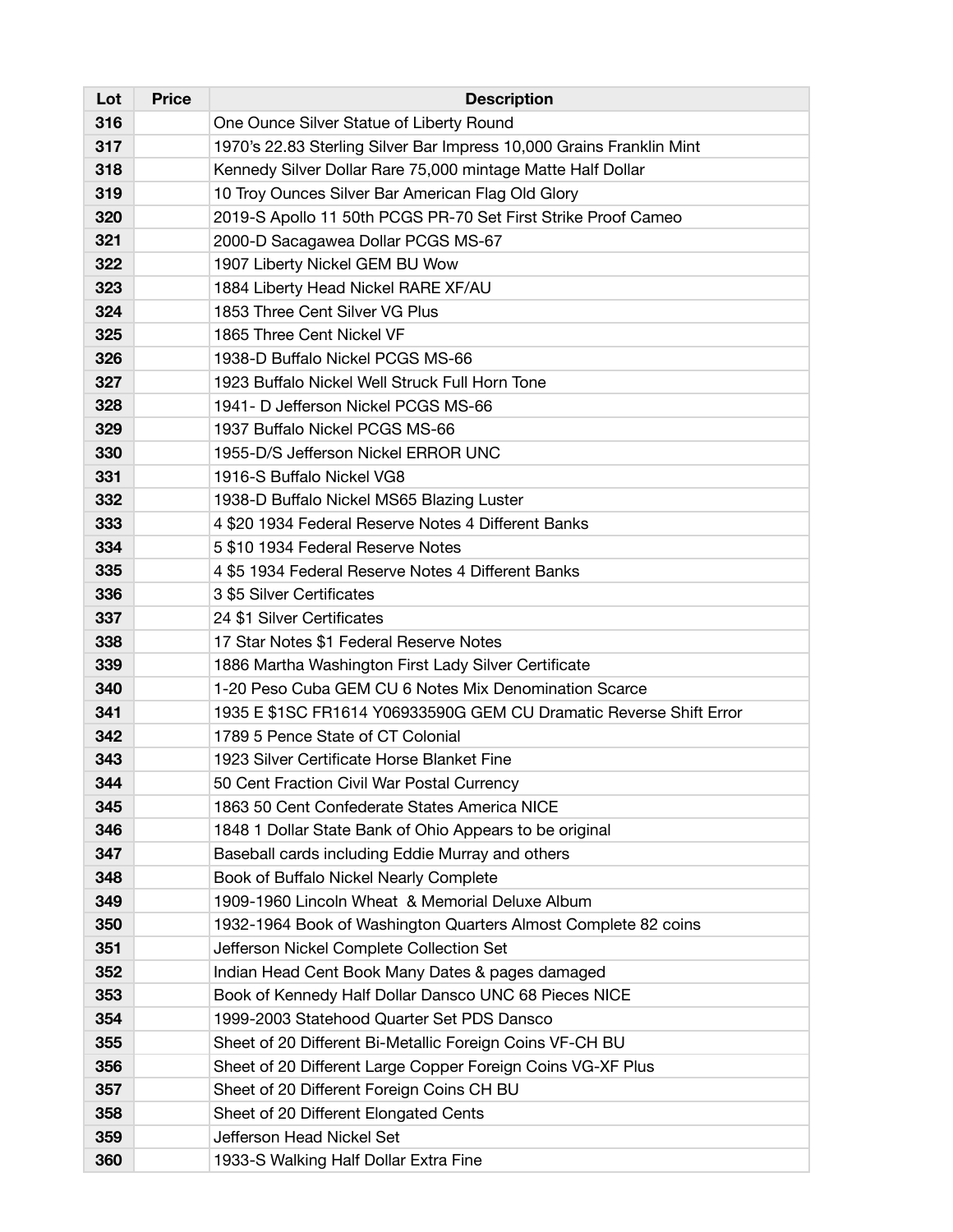| Lot | <b>Price</b> | <b>Description</b>                                 |
|-----|--------------|----------------------------------------------------|
| 361 |              | 1892 Columbia Commen Half Dollar UNC               |
| 362 |              | 1919-S Walking Half Dollar Good                    |
| 363 |              | 1944-S Walking Half Dollar CH/UN                   |
| 364 |              | 1949 Franklin Half Dollar CH/UNC                   |
| 365 |              | 1926 Sesquicentennial Commen Half Dollar           |
| 366 |              | 1970-S Proof Kennedy Half Dollar Cameo             |
| 367 |              | 1894 Barber Half Dollar VG                         |
| 368 |              | 1877-S Seated Half Dollar Good                     |
| 369 |              | 1946 Booker T Washington Commen Half Dollar UNC    |
| 370 |              | 1893 Columbia Commen Half Dollar VF                |
| 371 |              | 1880-S Morgan Dollar CH/UNC                        |
| 372 |              | 1934-D Peace Dollar DD OBV VAM3 D in God Double VF |
| 373 |              | 1902 Morgan Dollar VF                              |
| 374 |              | 1944 Walker Half Dollar CH/UNC                     |
| 375 |              | 1896 Morgan Dollar AU                              |
| 376 |              | 1927 Peace Dollar AU                               |
| 377 |              | 1886 Morgan Dollar UNC                             |
| 378 |              | 1927-S Peace Dollar XF                             |
| 379 |              | 1934-D Peace Dollar AU                             |
| 380 |              | 1928-S Peace Dollar Extra Fine                     |
| 381 |              | 1878 7TF Morgan Dollar VF                          |
| 382 |              | 1927-D Peace Dollar VF                             |
| 383 |              | 1921-D Morgan Dollar AU50                          |
| 384 |              | 1925 Peace Dollar EF45                             |
| 385 |              | 1935-S Peace Dollar VF                             |
| 386 |              | 1878-S Morgan Dollar XF                            |
| 387 |              | 1904 Liberty Nickel Extra Fine                     |
| 388 |              | 1918-D Buffalo Nickel Fine/VF                      |
| 389 |              | 1938-S Jefferson Nickel CH UNC                     |
| 390 |              | 1883 Liberty Nickel XF                             |
| 391 |              | 1920-D Buffalo Nickel G                            |
| 392 |              | 1945 Mercury Dime PCGS MS-65                       |
| 393 |              | 1917 Mercury Dime CH UNC                           |
| 394 |              | 1895-S Barbe Dime Good Plus                        |
| 395 |              | 8 Barber Dimes All Different with O Mint Marks     |
| 396 |              | 1939 Mercury Dime CH/UNC                           |
| 397 |              | 1874 Seated Dime with Arrows Fine                  |
| 398 |              | 1940 & 40-S Mercury Dimes UNC                      |
| 399 |              | 1959 Roosevelt Dime MS70                           |
| 400 |              | 1887 Seated Dime VF                                |
| 401 |              | 1867 Indian Head Cent VF                           |
| 402 |              | 1846 Large Cent VF/XF                              |
| 403 |              | 1873 Indian Head Cent Full Liberty Fine Plus       |
| 404 |              | 1960 Proof Lincoln Cent                            |
| 405 |              | 1870 Two Cent Piece Rare                           |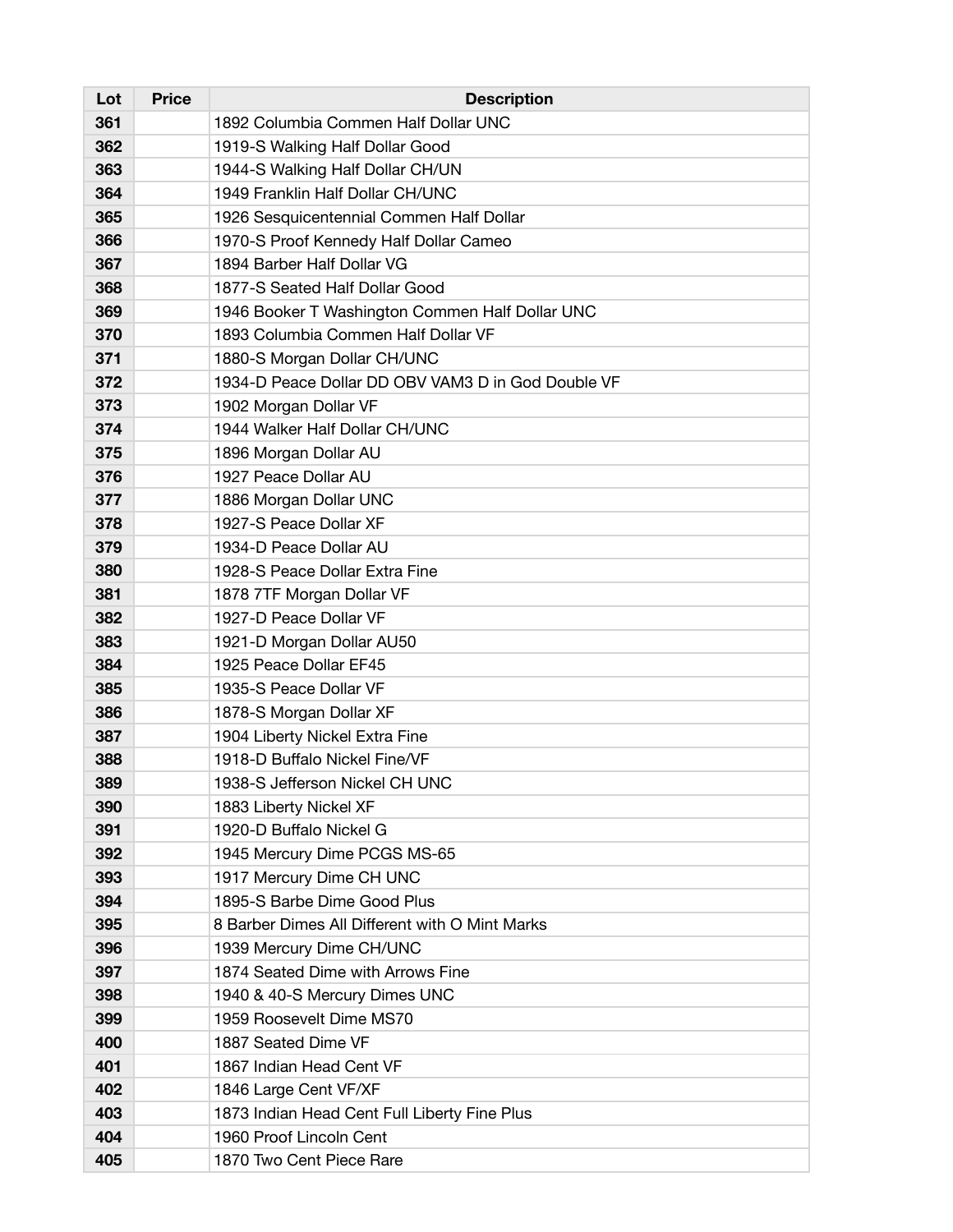| Lot | <b>Price</b> | <b>Description</b>                                         |
|-----|--------------|------------------------------------------------------------|
| 406 |              | 1868 Indian Head Cent VF                                   |
| 407 |              | 1995 DD Lincoln Cent MS66 Red                              |
| 408 |              | 1873 Indian Head Cent VG                                   |
| 409 |              | 1860 Indian Head Cent Full Liberty Fine                    |
| 410 |              | 1828 Large Cent Fine                                       |
| 411 |              | 1834 Large Cent Good/VG                                    |
| 412 |              | 1864 Indian Head Copper Nickel VG                          |
| 413 |              | 60 Silver Barber Dimes to Roosevelt Year Set All Different |
| 414 |              | Roll of Wheat Cents 1920's 50 Pieces                       |
| 415 |              | 35 Indian Head Cents Good to Fine                          |
| 416 |              | 1913-30's Buffalo Nickels Rolls                            |
| 417 |              | Roll of Wheat Cents 1910-1919 with Mint Marks 50 Pieces    |
| 418 |              | Roll of 1943 Steel Lincoln Cents WWII 50 Pieces            |
| 419 |              | 1943 Roll of Steel Lincoln Cents UNC                       |
| 420 |              | Roll of V Nickels 40 Pieces                                |
| 421 |              | 1964 Rolls of Jefferson Nickel Original CH UNC             |
| 422 |              | 1913-1937 Roll of Buffalo Nickels                          |
| 423 |              | 43 Jefferson Nickels VG                                    |
| 424 |              | 200 2004 Lewis & Clark Handshake UNC                       |
| 425 |              | 4 Rolls of Jefferson Nickels UNC                           |
| 426 |              | 2019 Pride of 2 Nations Limited Edition 2 Coin Proof Set   |
| 427 |              | 5 Coin Silver Dollar Set Morgan Peace IKE ASE & Kennedy    |
| 428 |              | 1942-45 War Nickel Set GEM                                 |
| 429 |              | 1959 US Proof Set                                          |
| 430 |              | 1962 US Proof Set                                          |
| 431 |              | 1961 US Proof Set                                          |
| 432 |              | 1960 US Proof Set                                          |
| 433 |              | 1942-45 War Time Jefferson Nickel Set                      |
| 434 |              | 1970 US Cameo Proof Set                                    |
| 435 |              | 1907 Silver 20Kopek Czarist Russia Scarce                  |
| 436 |              | 1937A 1Mark Nazi Germany GEM BU Semi-Key Date              |
| 437 |              | 1938A Silver 5Marks Nazi Germany                           |
| 438 |              | 1623 Silver 1/6 Thaler Poland King Sigismund III Scarce    |
| 439 |              | 1873 Silver 20 Cent Newfoundland Scarce Low Mintage        |
| 440 |              | 1917 Cent Canada BU Brown                                  |
| 441 |              | 1967 South African K Rand Proof Set                        |
| 442 |              | 1891 8Reales Mexico VF                                     |
| 443 |              | Panama-Pacific So Called Dollar                            |
| 444 |              | Ford V-8 So called Dollar                                  |
| 445 |              | 400BC 300AD Ancient Bronze Greek Coin                      |
| 446 |              | 50BC 400AD Widows Mite Bible Coin                          |
| 447 |              | 1000-1690AD Medieval Bronze                                |
| 448 |              | 1972 Canadian Proof Dollar                                 |
| 449 |              | 1907-S Silver 1 Peso Fine                                  |
| 450 |              | 1966 Silver Canadian Voyager Dollar                        |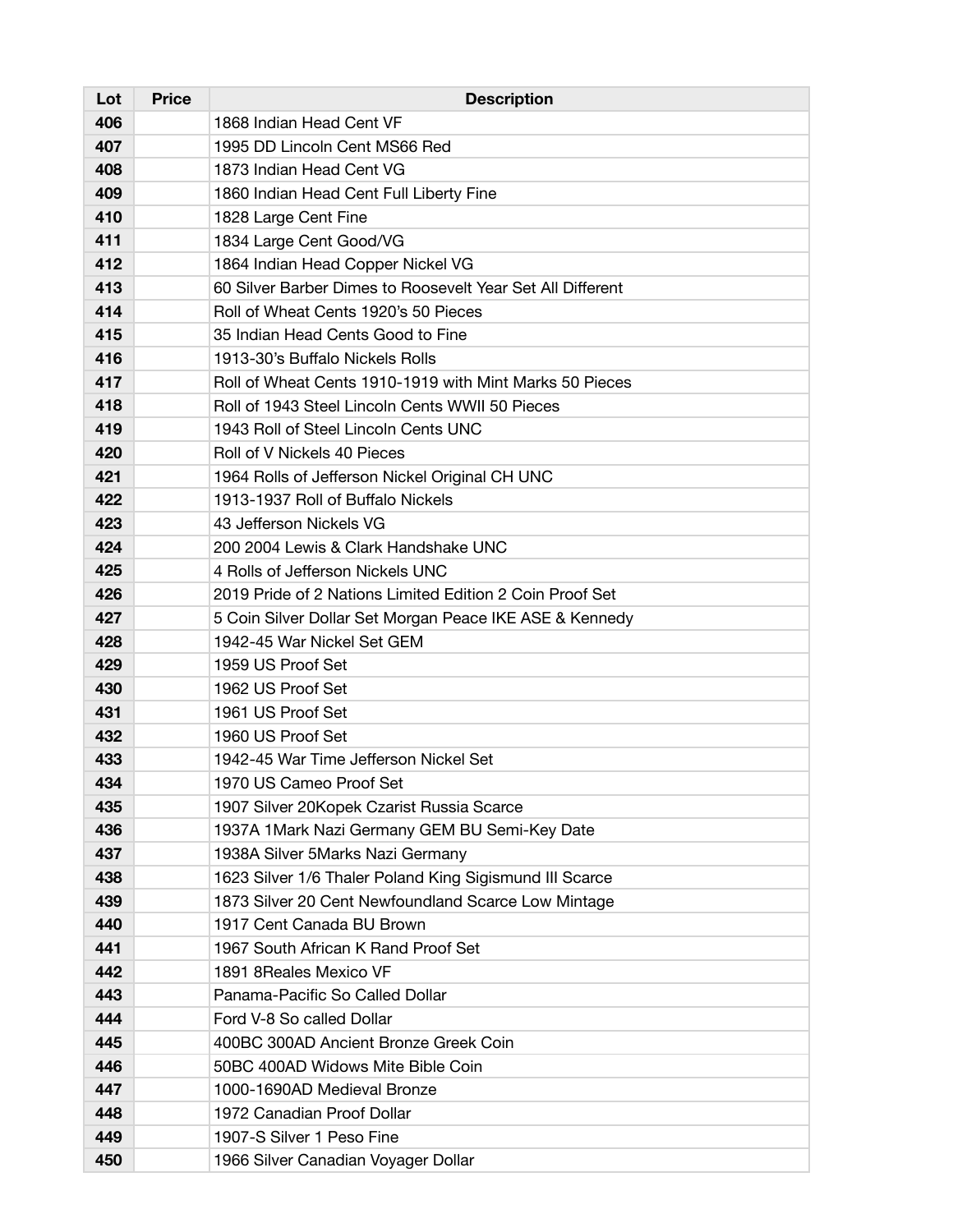| Lot | <b>Price</b> | <b>Description</b>                                                   |
|-----|--------------|----------------------------------------------------------------------|
| 451 |              | 1910-D Germany 1 Mark Silver                                         |
| 452 |              | 1918 France 2 Francs Silver                                          |
| 453 |              | 1947 Mexico 1 Peso Silver                                            |
| 454 |              | 1943-S Australia Florin Silver                                       |
| 455 |              | 1944-S Philippines Half Dollar Silver                                |
| 456 |              | 2 Chinese Silver Dollar in Plastic Case                              |
| 457 |              | 2019 American Silver Eagle PCGS MS-70 First Edition BEST Grade       |
| 458 |              | 2017 American Silver Eagle ANACS MS-70                               |
| 459 |              | Proof American Silver Buffalo                                        |
| 460 |              | 2012-W American Silver Eagle ANACS SP69                              |
| 461 |              | 2015 10 Yuan Panda Bear Fine Silver NGC MS-70                        |
| 462 |              | 2006-W American Silver Eagle Brunished                               |
| 463 |              | 1996 American Silver Eagle Key Date UNC                              |
| 464 |              | 2017-W American Silver Eagle Brunished                               |
| 465 |              | 2007-W American Silver Eagle ANACS SP69                              |
| 466 |              | 2017-W American Silver Eagle ANACS SP69                              |
| 467 |              | 2008-W American Silver Eagle ANACS SP69                              |
| 468 |              | 2016-W American Silver Eagle ANACS SP69                              |
| 469 |              | 2015-W American Silver Eagle ANACS SP69                              |
| 470 |              | 2010 American Silver Eagle Proof                                     |
| 471 |              | 2008 American Silver Eagle Proof                                     |
| 472 |              | 1973-S Eisenhower Key Date Cameo                                     |
| 473 |              | Canadian Silver Dollar Mixed Dates 8 coins UNC Proof                 |
| 474 |              | 1986 5 Yuan Chinese Great Wall & Ship Coin                           |
| 475 |              | 1920's Pocket Watch Coin String Standing Quarter                     |
| 476 |              | 2018-S Silver Proof Set US Reverse Proof                             |
| 477 |              | 2007-16 Presidential Dollar Proof & UNC Deluxe Set PDS               |
| 478 |              | Huge Lot of Old Copper Indian Head Cents Mixed Dates Good/Fine       |
| 479 |              | 1900-1976 20th Century US Framed Type Set Silver Dollars             |
| 480 |              | Mixed Lot of \$10 of 90% Silver with Buffalos & Wheat Bonus Good/UNC |
| 481 |              | 10 Sterling Silver Men in Space Cameo Proof                          |
| 482 |              | \$1 Sacagawea Coin Set with Stamp 32 Coin & 16 Stamps                |
| 483 |              | 1894-1956 Grab Box Indian Cents & Other Copper Coins                 |
| 484 |              | Amvets 5 Branches of Military Services Hard to find Set              |
| 485 |              | Canadian Sets of Nickels with Bonus Book Silver Whitmans             |
| 486 |              | Franklin Silver Dollar & Chronicle Set                               |
| 487 |              | Edison Silver Dollar Commen Collectors Set                           |
| 488 |              | Kennedy Silver Half Set of 5 Pieces                                  |
| 489 |              | 3 Piece Silver Eisenhower Dollar Set                                 |
| 490 |              | Box of over 70 US Proof Coins Wheats to Halves                       |
| 491 |              | 1 Pound of Foreign Coins Early Dates 1800 & 1900's                   |
| 492 |              | 50 State Quarters Proof San Fransisco Set GEM Proof                  |
| 493 |              | Silver 3 Piece Hoard 5 Sets Red Envelopes                            |
| 494 |              | Lincoln Metals Custom Box                                            |
| 495 |              | 1971 Royal Australian Proof Set                                      |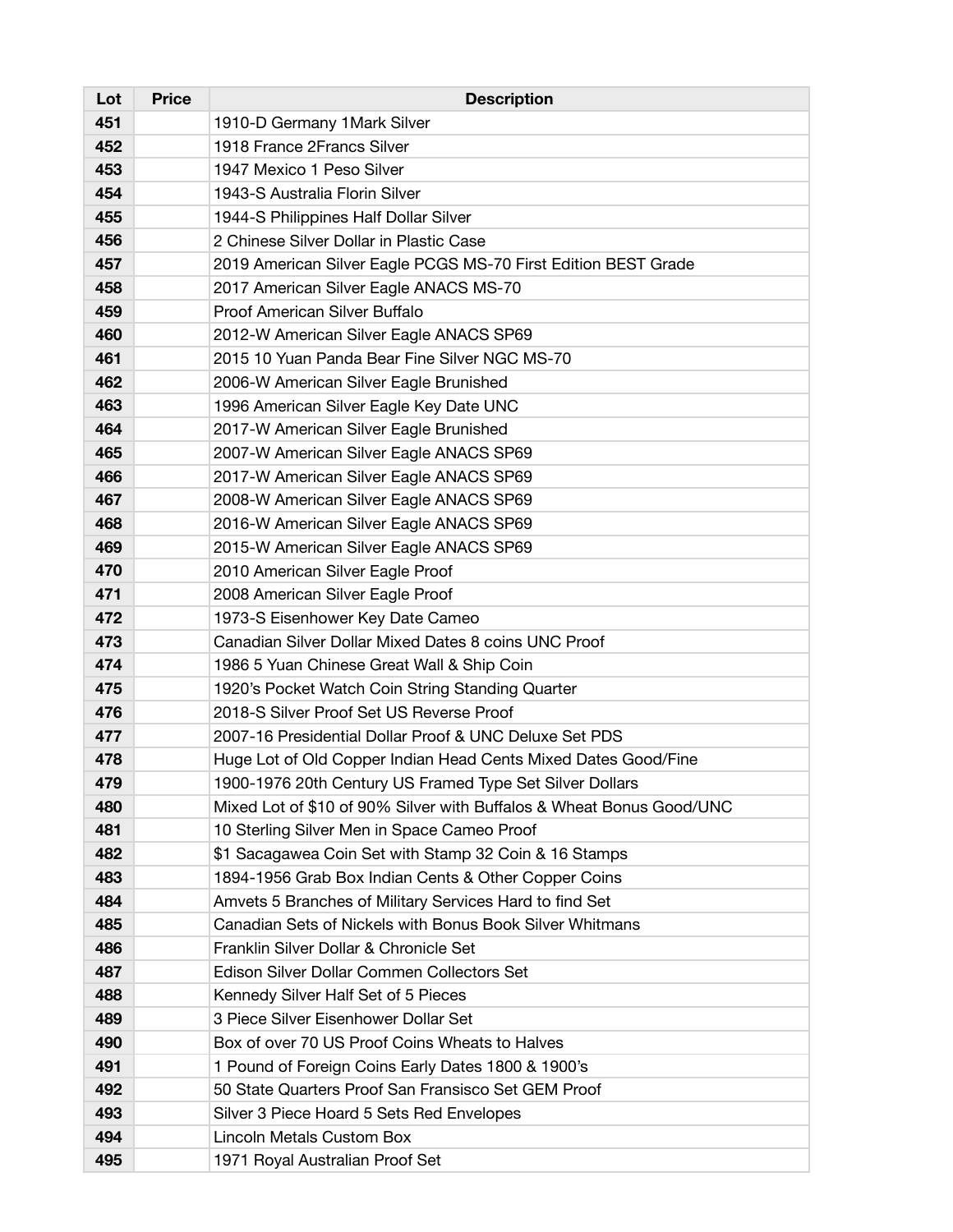| Lot | <b>Price</b> | <b>Description</b>                                             |
|-----|--------------|----------------------------------------------------------------|
| 496 |              | 2003 American Silver Eagle Hologram Edition                    |
| 497 |              | 2017 5 Griffin Great Britain 2oz .999 Fine Silver Proof        |
| 498 |              | Mixed Error Coins from 1950's 2x2 Good to UNC                  |
| 499 |              | 1982 Medal .999 Silver Franklin Delano Roosevelt Commen Stamp  |
| 500 |              | 1970 5 Balboa Republic Sterling Silver                         |
| 501 |              | 1970 Australian Mint Set Original Holder 6 Coin Set            |
| 502 |              | Traveler Stamp Album World Stamps                              |
| 503 |              | 100 Plus Jefferson, Roosevelt, Washington Starter Sets 60-90's |
| 504 |              | 1967 Complete & Decimal Issue Last Pound Great Britian         |
| 505 |              | 1784 El Cazador Authentic coin with Certificate                |
| 506 |              | Interstate Detective Badge State of Ohio                       |
| 507 |              | 1972 Ethiopia Silver Dollar Proof with Box                     |
| 508 |              | Wise Owl Savings Dime Program \$3 90% Silver                   |
| 509 |              | Confederate States American War History Special Edition        |
| 510 |              | Old Time Mechanical Heavy Steal Bank                           |
| 511 |              | Fine Copper Indian Head Different Size Set 5.75 oz pure copper |
| 512 |              | 1994 World Cup USA Cameo Coin Set                              |
| 513 |              | Twin Towers Let Freedom Ring Silver Proof                      |
| 514 |              | Antique Mens Girad Peraguax Wrist Watch Not Working            |
| 515 |              | Columbus Commen Half Dollar & Stamp                            |
| 516 |              | NO Date Toke 1989-CC 1895 1893-S Tribute Proof Morgans         |
| 517 |              | Morgan Watch Dollar                                            |
| 518 |              | 1967 Canadian Sliver Animal Year Proof Set Deluxe              |
| 519 |              | 1999-2000 Union The First Thirteen Colonies Quarter Set CH UNC |
| 520 |              | 1974 Coinage of Belize Proof Franklin Mint                     |
| 521 |              | 1941-70's Lincoln Memorial Copper Collection                   |
| 522 |              | 1985 Canadian Dollar Prestige Set Leather Case                 |
| 523 |              | Great Britain & Northern Island Proof Set                      |
| 524 |              | 2000 24KT Gold Sacagawea & Annual Set                          |
| 525 |              | 1976 Medal Bicentennial Brass                                  |
| 526 |              | 1973 Bahama Island UNC Set                                     |
| 527 |              | 50 Presidential Quarters Complete Set                          |
| 528 |              | 1976 Medal Mothers Day Sterling Chain & Box                    |
| 529 |              | 2002 50th Anniversary Elvis Collector Set                      |
| 530 |              | 1968-S US Shield Capital Plastic Customer Holder Set           |
| 531 |              | 1971 Apollo Silver Astronaut Space Medal                       |
| 532 |              | 1889-CC Tribute Silver Token Mogan                             |
| 533 |              | 2009 Gold Plated Ben Franklin Proof                            |
| 534 |              | 2013 Indian Buffalo Liberty Tribute Proof Like                 |
| 535 |              | 2003 Silver Bald Eagle Proof                                   |
| 536 |              | 1995 Silver Civil War Proof Dollar                             |
| 537 |              | Kennedy Tribute Half Dollar Collection Set                     |
| 538 |              | 1999 American Silver Dollar Red White Blue UNC                 |
| 539 |              | 2001 Medal Sept 2011 American Remembering Gold Edition Proof   |
| 540 |              | 2012 Rare Low Mintage Proof Set GEM Proof                      |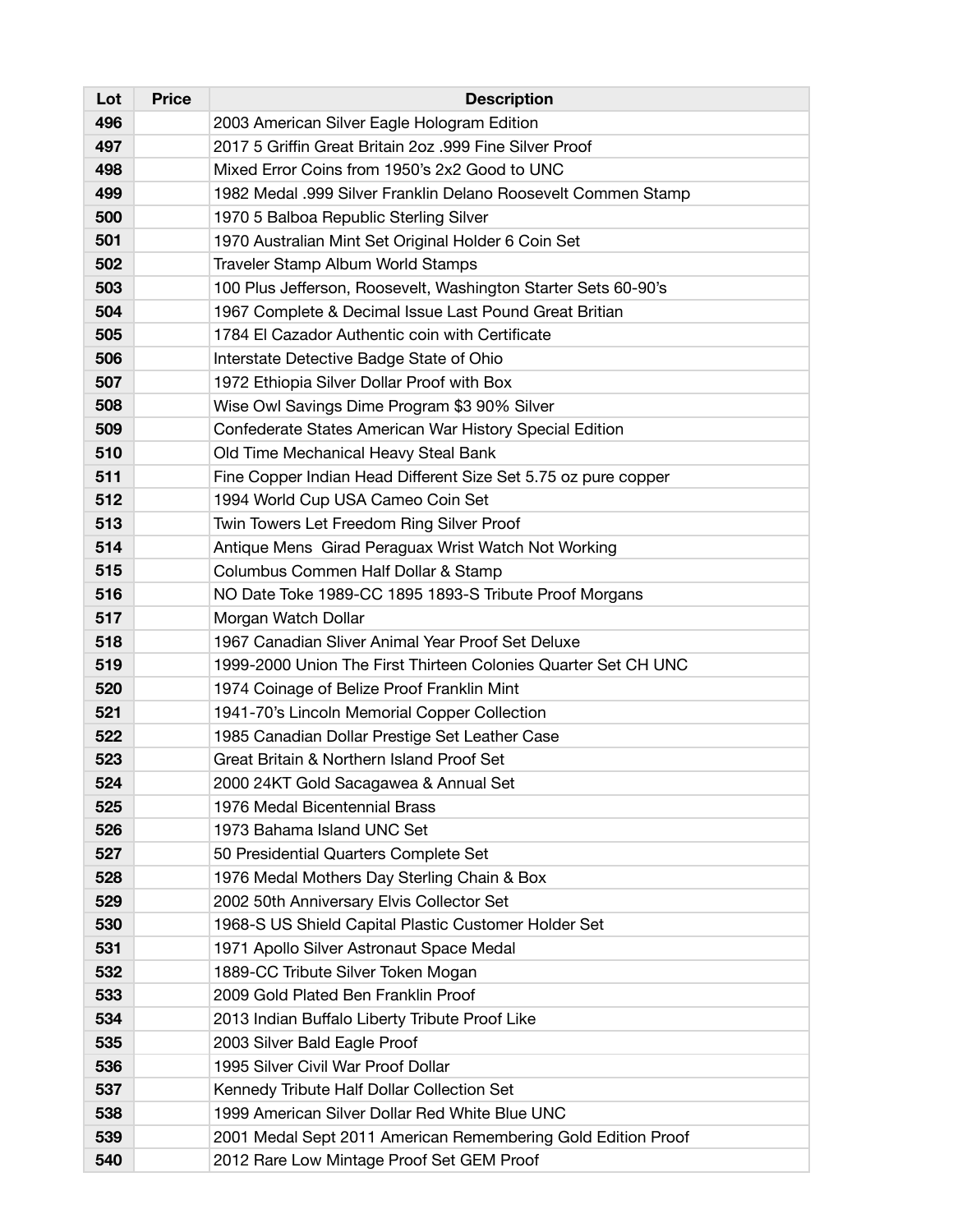| Lot | <b>Price</b> | <b>Description</b>                                                |
|-----|--------------|-------------------------------------------------------------------|
| 541 |              | 2009 Mint Proof with Special Lincoln Cents 5 Different US         |
| 542 |              | 1990 US Eisenhower Prestige Set 90% Silver                        |
| 543 |              | Israel & Palestine Type Set Very Unusual                          |
| 544 |              | 1978 Silver Olympic Proof Like Dollar                             |
| 545 |              | 2016 Trump The Government Silver 1oz                              |
| 546 |              | 1985-93 9 Year Run of US Mint Sets                                |
| 547 |              | 1975-81 7 Year Run of US Mint Sets                                |
| 548 |              | 3 Canadian Royal Mint Sets Original Package CH UNC                |
| 549 |              | United States 5 Year Mint Sets US Mint original envelopes         |
| 550 |              | US 75-76 Mint Sets with Envelopes Plus 1976 3 piece set           |
| 551 |              | 1994-99 5 Year Run of US Mint Sets                                |
| 552 |              | 1968-73 6 Year Run of US Mint Sets                                |
| 553 |              | 2004 Thomas Edison Commen Silver Dollar                           |
| 554 |              | 1993 US Mint Premier Silver Proof Set                             |
| 555 |              | 2003 First in Flight Silver Dollar                                |
| 556 |              | 1981 Canadian Double Dollar Prestige Set                          |
| 557 |              | 1986-S Prestige Silver Set Statue Of Liberty                      |
| 558 |              | 1943 Patton Medal of Art                                          |
| 559 |              | 2009-S Dist of Columbia US Territories Quarter Proof Set          |
| 560 |              | <b>Gold Plated Freedom Medal</b>                                  |
| 561 |              | 1995 Atlanta Olympics Half Dollar Basketball UNC                  |
| 562 |              | 2014 High Relief 50th Anniv Special Edition                       |
| 563 |              | 1974 Eisenhower Dollar Necklass                                   |
| 564 |              | 2007 US Mint Set Original                                         |
| 565 |              | 12 1979 US Mints Sets 6-Philadelphia & 6 Denver                   |
| 566 |              | 1990 Canadian Double Dollar Prestige Set Leather Case Proof Cameo |
| 567 |              | 1989 Canadian Mint Year Annual Set with Loonie Dollar             |
| 568 |              | 2018-S Proof Innovation Dollar Cameo Proof                        |
| 569 |              | 1999 State Quarter Gold Edition                                   |
| 570 |              | 2007 World Reserve Monetary Philadelphia Mint                     |
| 571 |              | 1976 Gold Plated Bicenntennial Set                                |
| 572 |              | 1940's Obsolete Coins of Yesteryear Steel Cent                    |
| 573 |              | Various Medals US Mint                                            |
| 574 |              | 15 Canadian Mint Sets 1969-89                                     |
| 575 |              | 1966 Canadian Proof Like Silver Mint Set                          |
| 576 |              | 1999 \$1 Susan B Anthony Proof                                    |
| 577 |              | Declaration of Independence Necklass                              |
| 578 |              | Silver Anniversary Medal Apollo 11 Man Walks on the Moon          |
| 579 |              | 1982 Washington Quarter Tough No Mint Set CH                      |
| 580 |              | 2009 DC & US Territories Quarters Proof Set                       |
| 581 |              | <b>Bush Commander Commen Series</b>                               |
| 582 |              | Special Edition Bugs Bunny Matte Form                             |
| 583 |              | 8 Presidential Proof Dollars                                      |
| 584 |              | 1973 Mothers Day Necklass                                         |
| 585 |              | 1971 Silver Eisenhower Proof Dollar                               |